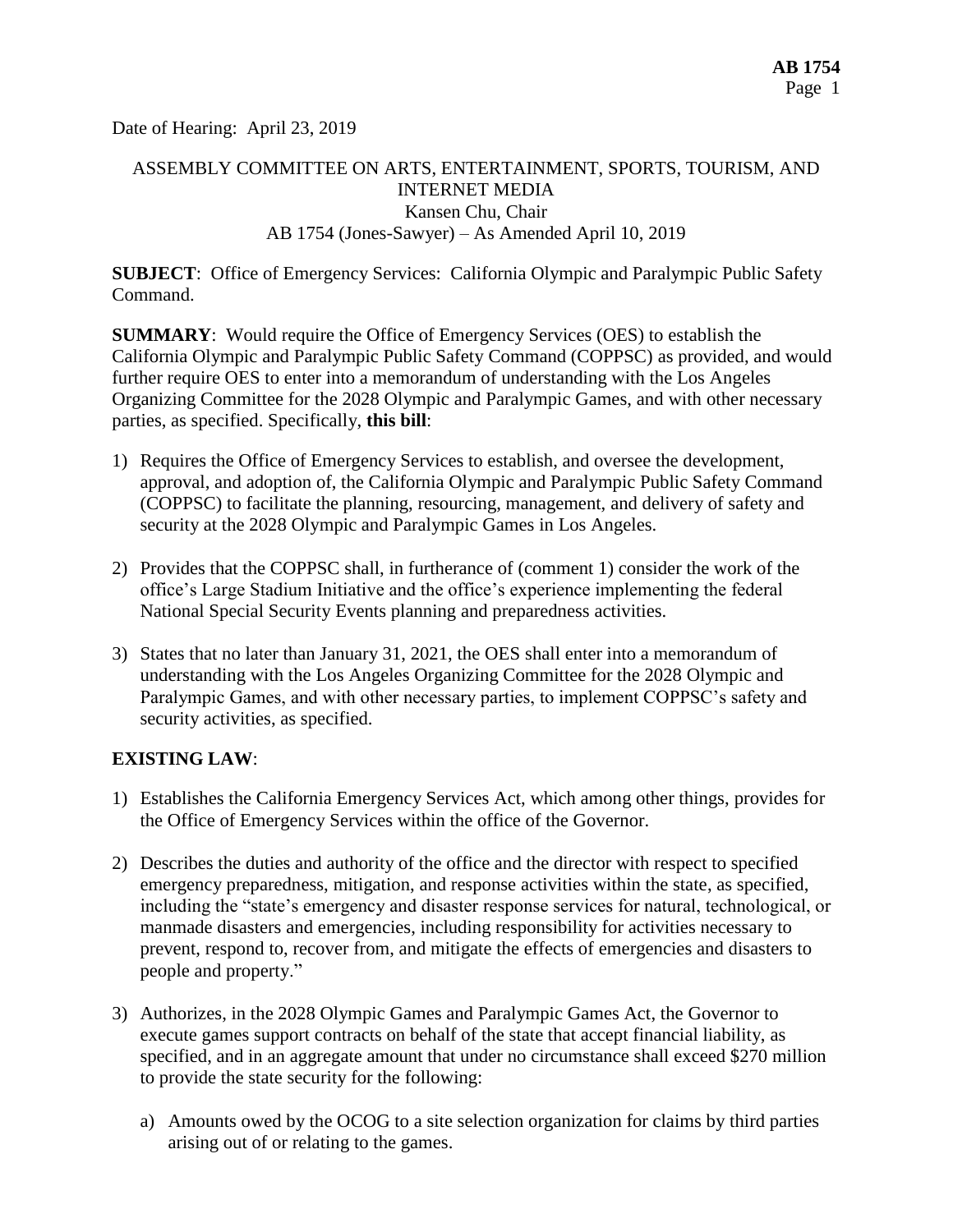- b) Any financial deficit accruing to the OCOG as a result of the hosting of the games by the endorsing municipality.
- 4) Specifies that any liability for an amount in excess of the state security of \$270 million shall be the responsibility of parties other than the state.
- 5) Provides that the games support contracts may contain additional provisions that the Governor requires in order to carry out the purposes of this bill.

**FISCAL EFFECT**: Unknown. This measure has been keyed fiscal by the Legislative Council.

## **COMMENTS**:

- 1) *Author's statement: One lead agency is needed to coordinate safety of the Olympic Games.* According to the Author, "With attendance to the 2028 Los Angeles Summer Olympics anticipated to be in the millions, preparation for the public safety and security at the Games will involve the partnership and organization of local, state and federal law enforcement entities. Therefore designating one entity, the California Olympic and Paralympic Public Safety Command (COPPSC) to take the lead on assessing vulnerabilities and plan for any potential impacts will be instrumental. Additionally, the Command will pursue, receive and distribute funding from state and federal grants."
- 2) *Los Angeles 2028.* Based on the strength of both the Los Angeles and Paris bids for the 2024 Olympic Games and Paralympic Games, the International Olympic Committee (IOC), on July 11, 2017, voted unanimously to approve a process by which they simultaneously awarded the 2024 and 2028 editions of the Olympic Games in Lima, Peru in September of 2017. This is the first time the IOC has awarded two different Olympic Games at the same time. On July 31, 2017, an agreement was announced that the City of Los Angeles would bid for the 2028 Summer Olympic Games (XXXIV Olympiad). This announcement opened Paris up to be confirmed as host of the 2024 Games. Both cities were announced as the hosts of their respective games at the  $131<sup>st</sup>$  IOC Session.

The Los Angeles City Council voted unanimously to authorize the City of Los Angeles to sign the Host City Contract with the IOC for the 2028 Olympic and Paralympic Games. The City Council also approved the Host City Contract for 2028. With the agreement, Los Angeles 2028 (LA 2028) – responsible for organizing Los Angeles' bid to host the Olympic and Paralympic Games, will invest up to \$160 million to increase participation and access to youth sports programs in the City of Los Angeles in the years leading up to the Olympic and Paralympic Games. The Host City Contract also provides LA 2028 with a greater share of a Games surplus and an IOC contribution of approximately \$2 billion.

3) *This legislation is responsive to bid deficiencies and structural needs pointed out by the Legislative Analysist's Office (LAO) and IOC.* In their most recent review of the LA Olympic bid, the LAO noted, "The IOC report critiqued the 'governance structures' of both the Los Angeles and Paris bids. In the case of Los Angeles, the IOC report notes as a challenge that 'no official structure [is] in place for interface between OCOG and public authorities at regional, state, and national levels to coordinate government services.' LA 2024's bid documents do envision that such structures will be developed over time, and especially in the case of the City of Los Angeles, prior agreements with Olympic organizers already provide a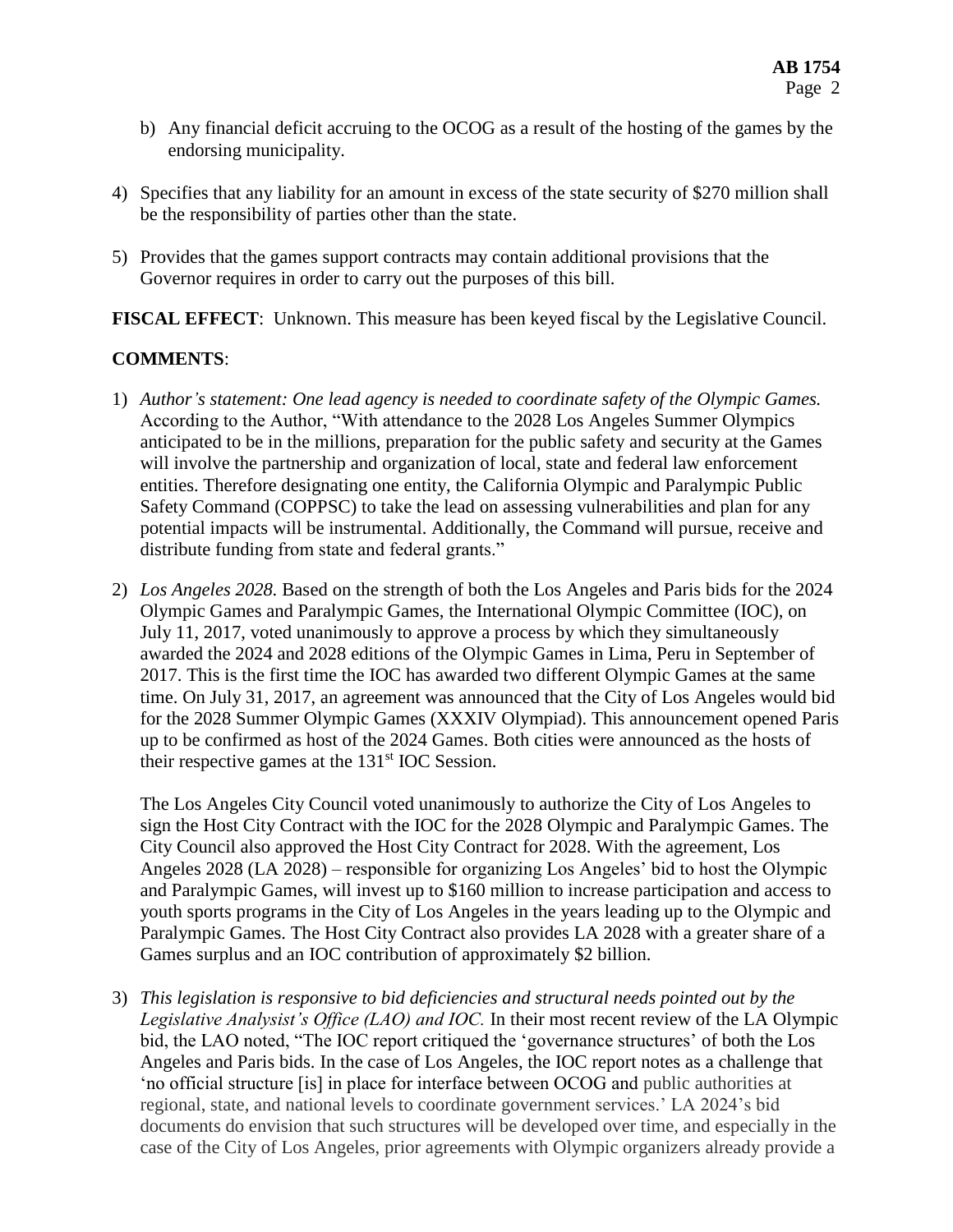basic framework for coordination. The City of Los Angeles—as the key guarantor of the Games—is the primary public entity with which LA 2028 will have to coordinate, followed closely by the U.S. Secret Service, which will coordinate federal, state, local, and international security activities related to the Games (as discussed in our prior reports)." LAO, July 2017 Update, Los Angeles' Bid for the Olympics and Paralympics

In their prior update, the LAO discussed the Federal Government Role, saying, "Olympics are mega‑events, requiring billions of dollars, years for preparation, and the involvement of every level of government, including the national government. Both the U.S. Congress (through a resolution) and the new President have expressed support for Los Angeles' bid. While the U.S. government—unlike national governments of other Olympic hosts—is not a direct underwriter of Olympic Games, it does play a significant role whenever the U.S. hosts the Games. We have learned more about the federal government's role in a possible Los Angeles Games as the 2024 bid has progressed. Below, we summarize the expected or possible federal role in the areas of security, immigration, and infrastructure funding.

*"Security.* U.S. Secret Service Coordinates Security. If Los Angeles is selected, the federal government is expected to designate the 2024 Games as a National Special Security Event (NSSE). (Other NSSEs include Super Bowls, presidential nominating conventions, and presidential inaugurations.) Federal law mandates a single chain of command for integrated security operations at NSSEs, led by the U.S. Secret Service, which would be in charge of coordinating the design, planning, and implementation of Games operational security. LA 2024's bid documents envision a security command structure called the California Olympic and Paralympic Public Safety Command (COPPSC) that would include local, state, and federal agencies—similar to the unified command established in Utah during the 2002 Olympic Winter Games. … In total, the U.S. government would devote thousands of its personnel and potentially tens or hundreds of millions of dollars of support to a Los Angeles Games. That support would encompass years of planning and threat assessment aimed at keeping Los Angeles safe during the Games." LAO Report, March 23, 2017, Update on Los Angeles' Bid for the 2024 Olympics

### 4) *Background:*

### a) *California Office of Emergency Services*

According to the California Office of Emergency Services webpage, "Since 1960, the Law Enforcement Branch of the California Governor's Office of Emergency Services has provided valuable services to California's law enforcement agencies. …The Law Enforcement Branch coordinates statewide response for law enforcement mutual aid requests to include 58 California Sheriffs along with Police Departments, University Police, as well as other federal, state and local law enforcement agencies. The Law Enforcement Branch deploys assets to disaster scenes, provides law enforcement mutual aid guidance, Search and Rescue resource deployments, and Coroners and Mass Fatality coordination."

"The California Large Stadium Initiative (CA-LSI) provides an all hazards approach to protecting mass gathering events by providing security planning and training to first responders and key event stakeholders. Public, private and local agencies need emergency planning and training to enhance and integrate their efforts to prevent terrorist incidents and response to natural disasters. CA-LSI provides customized programs to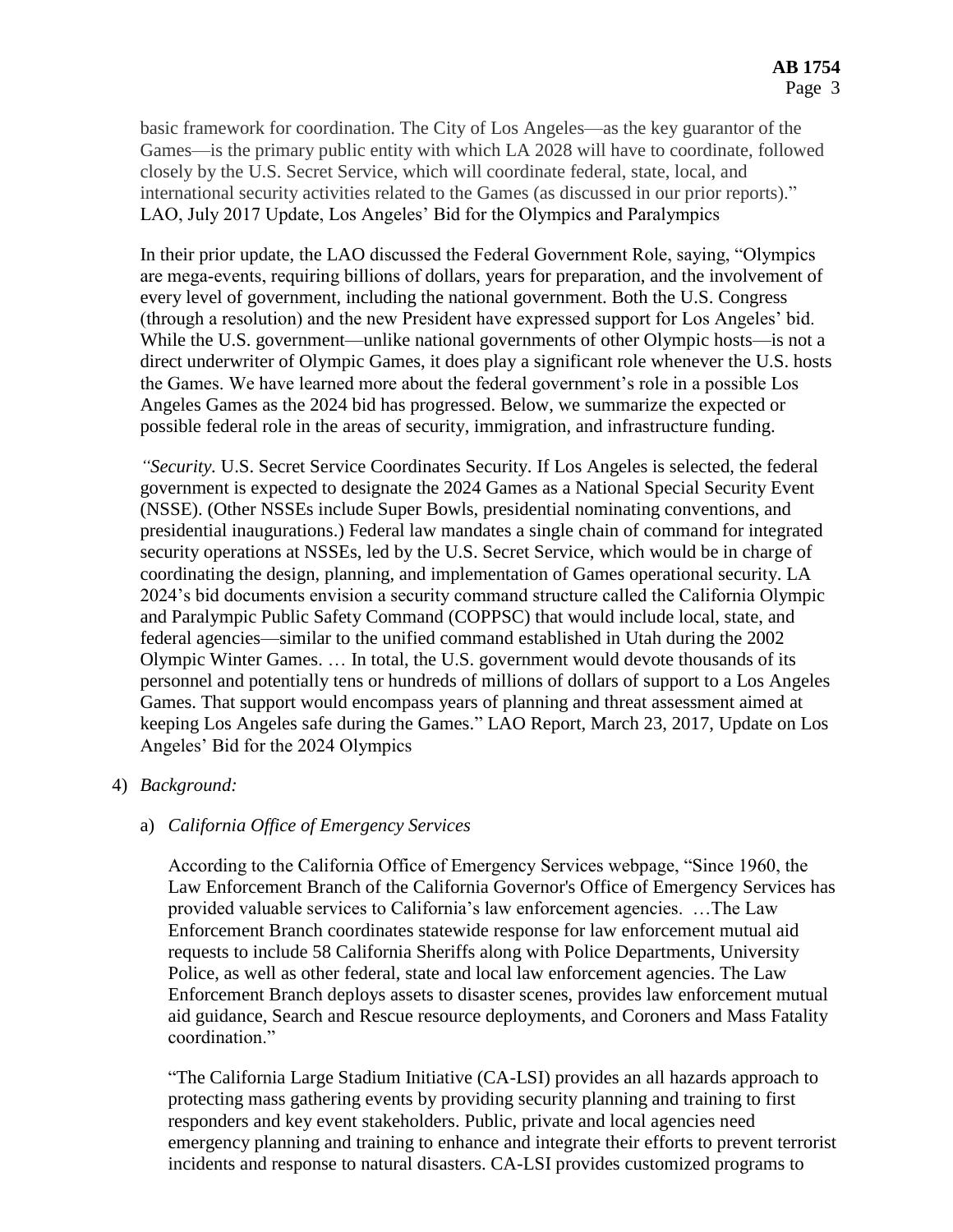support security planning for mass gatherings and special events. Staff offers expertise to support agencies with planning and training which will strengthen preparedness and response capabilities by implementing programs to enhance the public and private sector and reducing critical infrastructure/key resource and soft target vulnerabilities."

b) *National Special Security Events (NSSE).* NSSE procedures were established by President Bill Clinton in a portion of Presidential Decision Directive 62 in May 1998, which set out the security roles for federal agencies at major events. The Presidential Threat Protection Act of 2000 (Pub.L.106–544, signed into law on 2000-12-19) added special events explicitly to the powers of the United States Secret Service in 18 U.S.C. §3056.

A National Special Security Event (NSSE) is an event of national or international significance deemed by the United States Department of Homeland Security (DHS) to be a potential target for terrorism or other criminal activity. These events have included summits of world leaders, meetings of international organizations, presidential nominating conventions and presidential inaugurations. NSSE designation requires federal agencies to provide full cooperation and support to ensure the safety and security of those participating in or otherwise attending the event, and the community within which the event takes place, and is typically limited to specific event sites for a specified time frame.

An NSSE places the United States Secret Service as the lead agency in charge of the planning, coordination, and implementation of security operations for the event, the Federal Bureau of Investigation in charge of intelligence, counterterrorism, and investigation of major criminal activities associated with the event, and the Federal Emergency Management Agency in charge of recovery management in the aftermath of terrorism, major criminal activities, natural disasters, or other catastrophic incidents following the event. Like the FBI and FEMA, the Secret Service brings in local law enforcement, public safety, and military experts to assist with developing the plan, and give them the special guidance and training to operate within the security plan. Examples where such events happened here in California include, February 7, 2016, Super Bowl 50, Santa Clara; June 9, 2004, State funeral of Ronald Reagan, Simi Valley; August 14, 2000, Democratic National Convention, Los Angeles. The most recent US Olympics held February 8, 2002, in Salt Lake City, Utah was also designated as an NSSE.

### 5) *Prior related legislation.*

- a) AB 132 (Jones-Sawyer), Chapter 836, Statutes of 2017, authorized the Governor to execute games support contracts, not to exceed \$270 million, in connection with the site selection process for the City of Los Angeles to become the host for the 2028 Olympic Games and Paralympic Games. These games support contracts would accept financial liability to provide the state security for amounts owed by the Organizing Committee for the Olympic Games (OCOG) and for any financial deficit accruing to the OCOG as a result of the hosting of the games by the City of Los Angeles.
- b) SB 1425 (De León), Chapter 802, Statutes of 2016 authorized the Governor to sign agreements with the IOC and IPC as part of the site selection process for the City of Los Angeles' bid to host the 2024 Olympic Games and Paralympic Games.